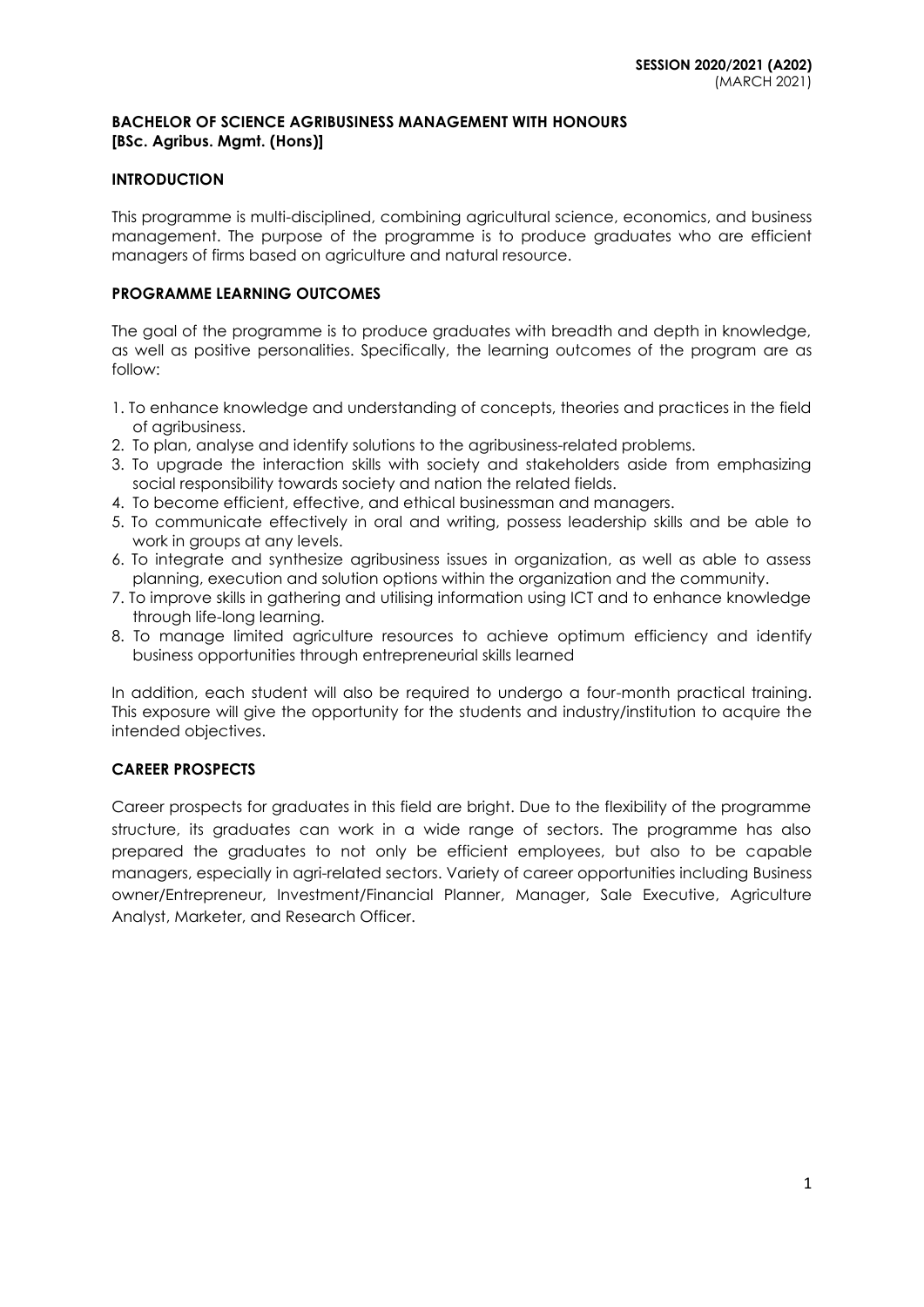## **DEAN - SCHOOL OF ECONOMICS, FINANCE AND BANKING**

Prof. Dr. Russayani Ismail BEc (Hons) (UIA), MSc, PhD (Exeter) E-mail: rus1140@uum.edu.my

#### **DEPUTY DEAN - SCHOOL OF ECONOMICS, FINANCE AND BANKING**

Dr. Diara Md. Jadi BBA (Fin) (UUM), MSc. (Insurance & Risk Management (City Uni.), Pg.Dip (Research Methods) (Uni. of Bradford), PhD (Management) (Uni. of Bradford), CFP. E-mail: diara@uum.edu.my

## **HEAD OF DEPARTMENT – ECONOMICS AND AGRIBUSINESS MANAGEMENT**

Dr. Zalina Zainal BEc (Hons) (UUM), MEc, PhD (UKM) E-mail: [z.zainal@uum.edu.my](mailto:z.zainal@uum.edu.my)

#### **PROGRAMME COORDINATOR – ECONOMICS**

Dr. Wan Roshidah Fadzim BEc (Hons) (UUM), MEc (UPM), PhD (UUM) E-mail: [wanroshidah@uum.edu.my](mailto:wanroshidah@uum.edu.my)

#### **PROGRAMME COORDINATOR – AGRIBUSINESS MANAGEMENT**

Dr. Rozana Samah B.Sc. Agribusiness Management (UUM), M.Sc. Aquaculture (UMT), PhD (UUM) E-mail: [rozana.samah@uum.edu.my](mailto:rozana.samah@uum.edu.my)

#### **PROFESSOR**

Prof. Dr. Lim Hock Eam BEc (Hons) (UUM), MSc (Univ. College, London), PhD (Monash) E-mail: [lheam@uum.edu.my](mailto:lheam@uum.edu.my)

Prof. Dr**.** Nor' Aznin Abu Bakar BA, MSc (Portland), PhD (Surrey) E-mail: [noraznin@uum.edu.my](mailto:noraznin@uum.edu.my)

Prof. Dr. Mohd Zaini B Abd Karim Dip. Agric, BSc (Hons) (UPM), B. Resources Economics (UPM), MEc (Warwick), Dip. Econ (Econ. Inst. Colorado), PhD (Arkansan) E-mail: zaini500@uum.edu.my

Prof. Dr. Roslan B Abdul Hakim B. Agricultural Business (Iowa State), MEc. (UKM), Dip. Econ (Econ. Inst. Colorado), PhD (Wales) E-mail: ahroslan@uum.edu.my

Prof. Dr. Russayani Ismail BEc (Hons) (UIA), MSc, PhD (Exeter) E-mail: [rus1140@uum.edu.my](mailto:rus1140@uum.edu.my)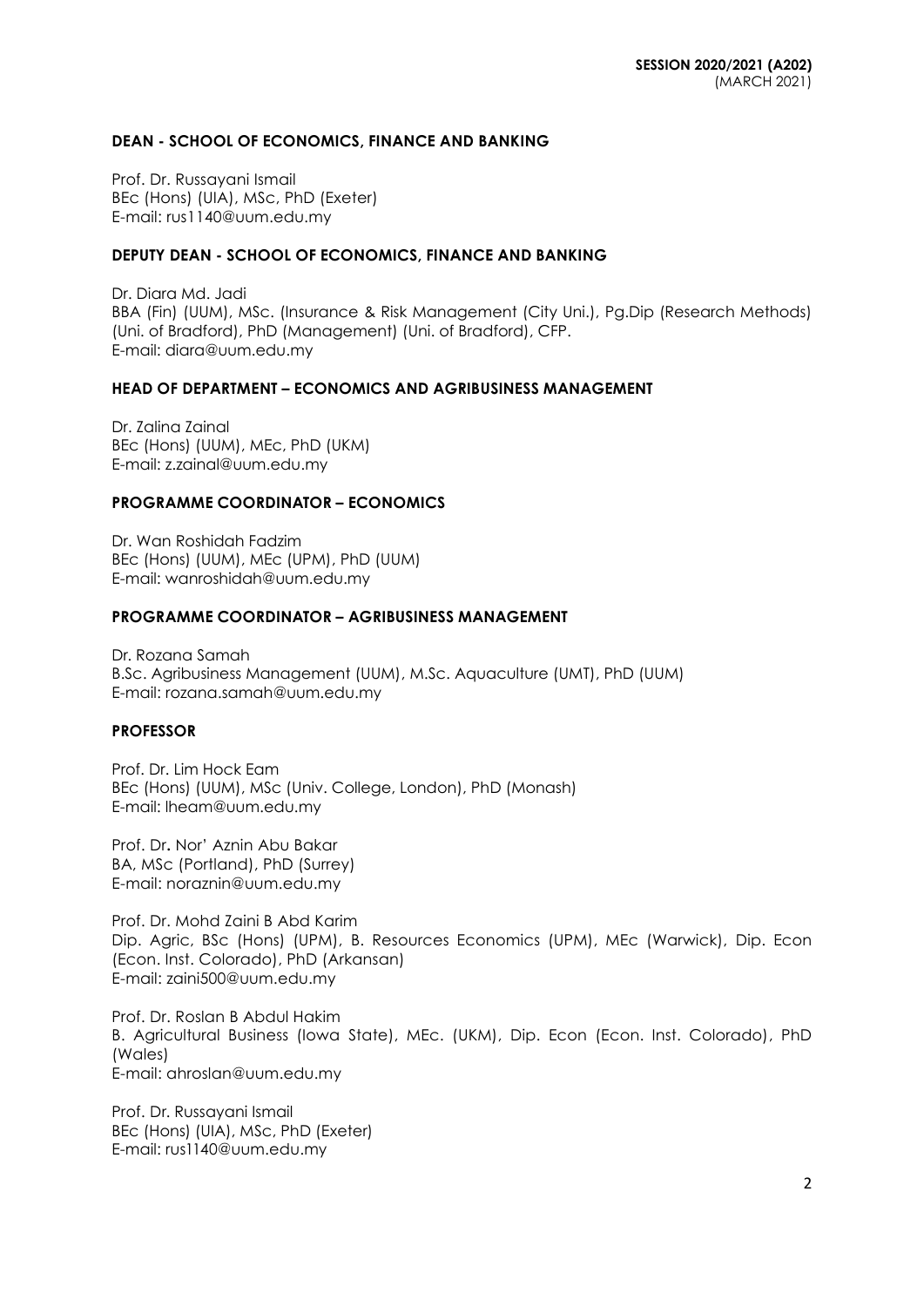Prof. Dr. Sallahuddin Hassan Dip. Agric, BSc (Hons) (UPM), MPA (USC), MA (Tennessee), PhD (Malaya), Dip. Econ (Econ. Inst. Colorado), Dip. Penulisan (DBP-PLM) E-mail: [din636@uum.edu.my](mailto:din636@uum.edu.my)

## **ASSOCIATE PROFESSOR**

Assoc. Prof. Dr. Bakti Hasan Basri BEc (Hons) (UUM), MEc (Malaya), PhD (Newcastle) E-mail: [bakti@uum.edu.my](mailto:bakti@uum.edu.my)

Assoc. Prof. Dr. Cheah Yong Kang B.Soc.Sc. M.Ec.Mgmt. (USM), PhD (Malaya) E-mail: [yong@uum.edu.my](mailto:yong@uum.edu.my)

Assoc. Prof. Dr. Hussin Abdullah Dip. Educ (MPT), BEc, MBA (UKM), PhD (UPM) E-mail: [ahussin@uum.edu.my](mailto:ahussin@uum.edu.my)

Assoc. Prof. Dr. Irwan Shah Zainal Abidin BEc, MEc (Malaya), PhD (UUM) E-mail: [irwanshah@uum.edu.my](mailto:irwanshah@uum.edu.my)

Assoc. Prof. Dr. Mukaramah Harun BEc (Hons) (Malaya), MSc (Portsmouth), PhD (UPM) E-mail: mukaramah@uum.edu.my

Assoc. Prof. Dr. Mukhriz Izraf Azman Aziz BEc (Hons) (UUM), MSc (Lancaster), PhD (UK) E-mail: [mukhriz@uum.edu.my](mailto:mukhriz@uum.edu.my)

Assoc. Prof. Dr. Nor Azam Abdul Razak BSc (Mgmt) (Indiana), MEc (Tsukuba), PhD (Louisiana State) E-mail: [azam@uum.edu.my](mailto:azam@uum.edu.my)

Assoc. Prof. Dr. Norehan Abdullah BA (Maryville Col., Tennessee), MA (Western Illinois), PhD (UKM) E-mail: [norehan@uum.edu.my](mailto:norehan@uum.edu.my)

Assoc. Prof. Dr. Roslina Kamaruddin BSocSc (USM), MEcon. Mgmt (USM), PhD (UKM) E-mail: [roslina\\_k@uum.edu.my](mailto:roslina_k@uum.edu.my)

Assoc. Prof. Dr. Shamzaeffa Samsudin BEc (Hons) (UUM), MSc (York), PhD (East Anglia) E-mail: shamzaeffa@uum.edu.my

Assoc. Prof. Dr. Shazida Jan Mohd Khan BEc (Hons) (UUM), MA (Essex), PhD (Wales) E-mail: [sjmohd@uum.edu.my](mailto:sjmohd@uum.edu.my)

Assoc. Prof. Dr. Shri Dewi a/p Applanaidu BEc (Hons) (UUM), MEc (UKM), PhD (UPM) E-mail: [dewi@uum.edu.my](mailto:dewi@uum.edu.my)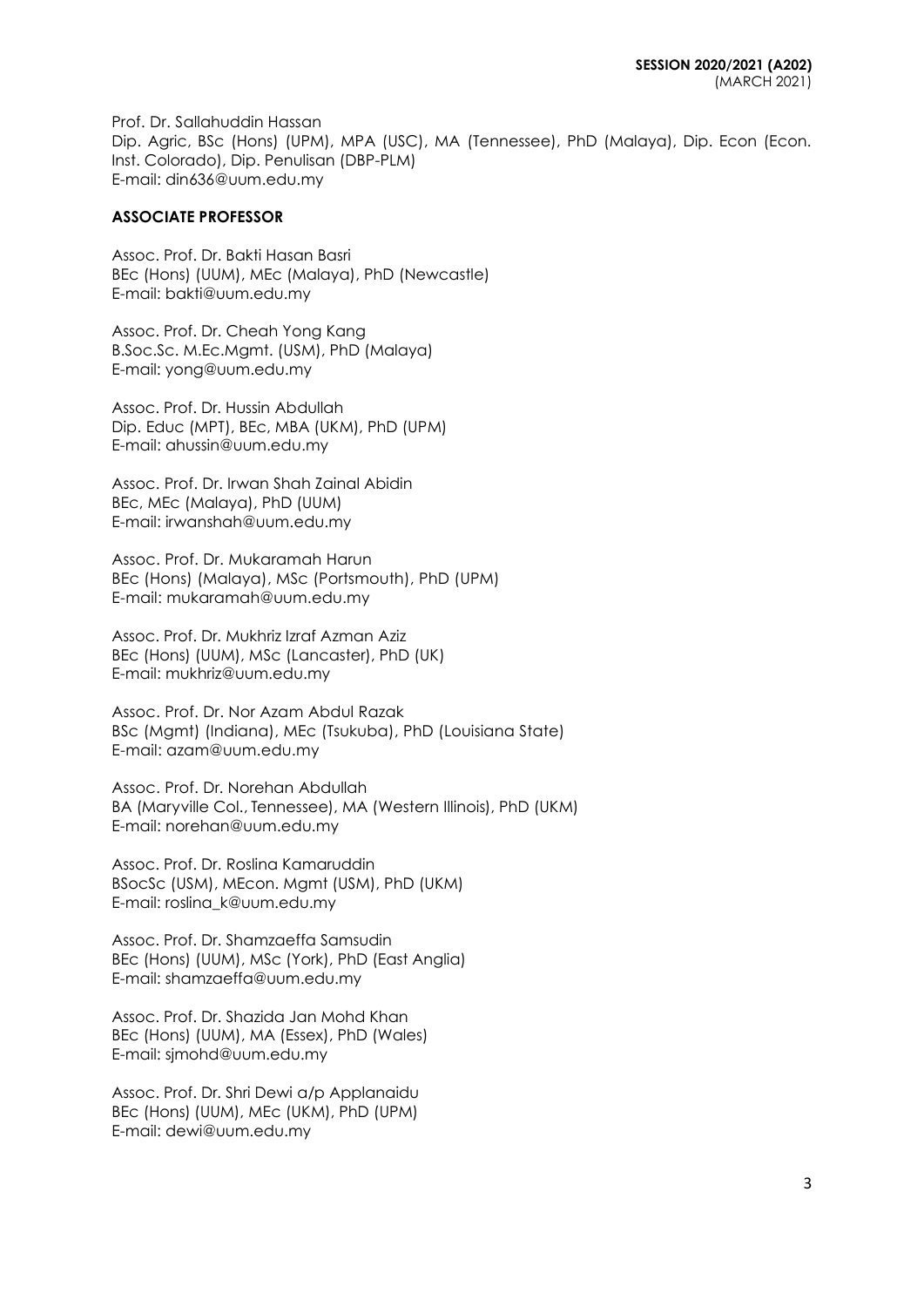Assoc. Prof. Dr. Siti Aznor Hj. Ahmad BEc (Hons) (UUM), MA (Leeds), Dip.Econ (Econ.Inst. Colorado), PhD (Glasgow) E-mail: siti736@uum.edu.my

Assoc. Prof. Dr. Siti Hadijah Che Mat BEc (Hons) (UUM), MEc (UPM), PhD (UUM) E-mail: [hadijah@uum.edu.my](mailto:hadijah@uum.edu.my)

Assoc. Prof. Dr. Soon Jan Jan BEc (Hons) (UUM), MEc (UPM), MSc (Dec.Sc) (UUM), PhD (Otago) E-mail: soon@uum.edu.my

### **SENIOR LECTURERS**

Dr. Abu Sufian Abu Bakar BEc (Hons), MEc (Malaya), PhD (UKM) E-mail: [sufian@uum.edu.my](mailto:sufian@uum.edu.my)

Dr. Anizah Md. Ali BEc (Hons) (UUM), MEc, PhD (UKM) E-mail: [anizah@uum.edu.my](mailto:anizah@uum.edu.my)

Dr. Azizah Md. Yusof BEc (Hons) (UUM), MEc (UKM), PhD (UUM) E-mail: [azizah@uum.edu.my](mailto:azizah@uum.edu.my)

Che Engku Mansoor Che Engku Ismail BEc (Hons) (UUM), MA (Manchester) E-mail: [mansoor@uum.edu.my](mailto:mansoor@uum.edu.my)

Dr. Mohamad Helmi Hidthiir BEc (Hons) (UUM), MEc (UPM), PhD (USM) E-mail: helmi@uum.edu.my

Dr. Nur Adeelah Binti Che Ahmad Tantowi BSc, Master (Biotechnology) (Penn State), PhD (Biotechnology) (UPM) Email: adeelah.che@uum.edu.my

Dr. Nur Marina binti Abd Manap BEc (UUM), MEc (UKM), PhD (UPM) E-mail: nu[rmarina@uum.edu.my](mailto:marina@uum.edu.my)

Dr. Mohd. Razani Mohd. Jali BSc (Wisconsin-Green Bay), M.U.R.P. (Virginia Tech), PhD (Leeds) E-mail: [razani@uum.edu.my](mailto:razani@uum.edu.my)

Dr. Mohd. Saifoul Zamzuri Noor BEc (Hons), MBA (UKM), PhD (UUM) E-mail: [saifoul@uum.edu.my](mailto:saifoul@uum.edu.my)

Muhammad Ridhuan Bos Abdullah BEc (Hons) (UKM), MEc (UPM) E-mail: [ridhuan@uum.edu.my](mailto:ridhuan@uum.edu.my)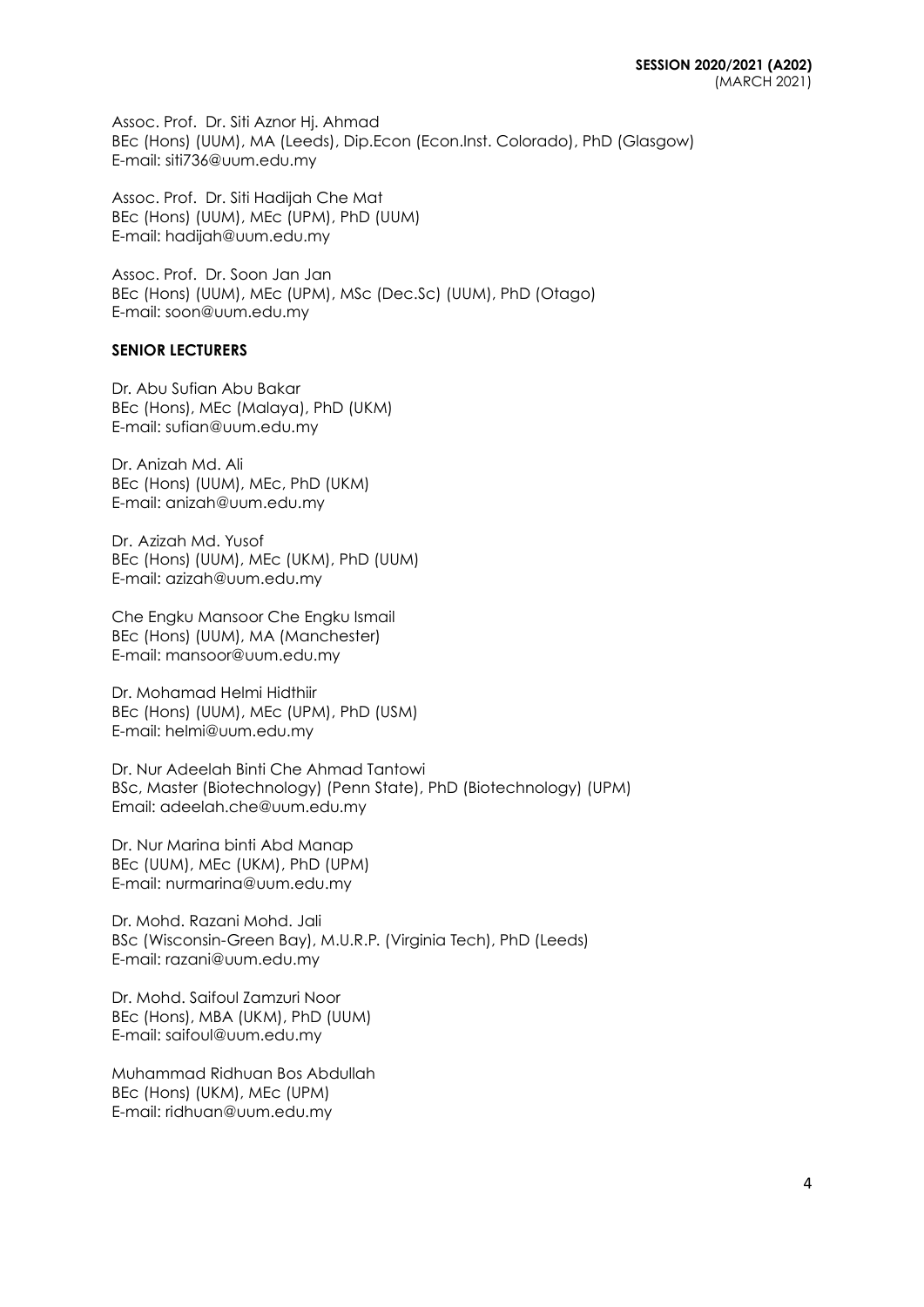Munzarina Ahmad Samidi BEc (Hons) (UIA), MSocSc (Birmingham) E-mail: [mun761@uum.edu.my](mailto:mun761@uum.edu.my)

Dr. Normizan Bakar BEc (Hons), MEc (Kagoshima), PhD (Waseda) E-mail: [normizan@uum.edu.my](mailto:normizan@uum.edu.my)

Rizaudin Sahlan BEc (Hons), MEc (UKM) E-mail: [rizaudin@uum.edu.my](mailto:rizaudin@uum.edu.my)

Dr. Rozana Samah BSc Agribus. Mgmt (UUM), MSc Aqua (UMT), PhD (UUM) E-mail: rozana.samah@uum.edu.my

Dr. Ruhaida Saidon BEc (Hons) (UUM), MEc (UUM), PhD (UPM) Email: ruhaida@uum.edu.my

Dr. Shamsul Bahrain Rawi BSc (San Jose State, California), MSc (York), PhD (Newcastle) E-mail: [shamsul@uum.edu.my](mailto:shamsul@uum.edu.my)

Dr. Tan Bee Wah B.Soc. Sc. (Hons) (USM), M. Soc. Sc. (Economics) (USM), Ph.D. (Economics) (USM) E-mail: tan.bee.wah@uum.edu.my

Dr. Wan Roshidah Fadzim BEc (Hons) (UUM), MEc (UPM), PhD (UUM) E-mail: [wanroshidah@uum.edu.my](mailto:wanroshidah@uum.edu.my)

Dr. Zalina Zainal BEc (Hons) (UUM), MEc, PhD (UKM) E-mail: [z.zainal@uum.edu.my](mailto:z.zainal@uum.edu.my)

## **LECTURERS**

Amizam Arzemi BEc (Hons) (UUM), MA (Manchester) E-mail: [amiz1112@uum.edu.my](mailto:amiz1112@uum.edu.my)

Asnida Shahidan BEc (Hons) (UUM), MEc (Malaya) E-mail: [asnida@uum.edu.my](mailto:asnida@uum.edu.my)

Aznita Samsi BEc (Hons) (UUM), MEc (UPM) E-mail: [aznita@uum.edu.my](mailto:aznita@uum.edu.my)

Fikriyah Abdullah DBS, BBA (Finance)(UiTM), MSc (Finance)(UPM) E-mel: [fikriyah@uum.edu.my](mailto:fikriyah@uum.edu.my)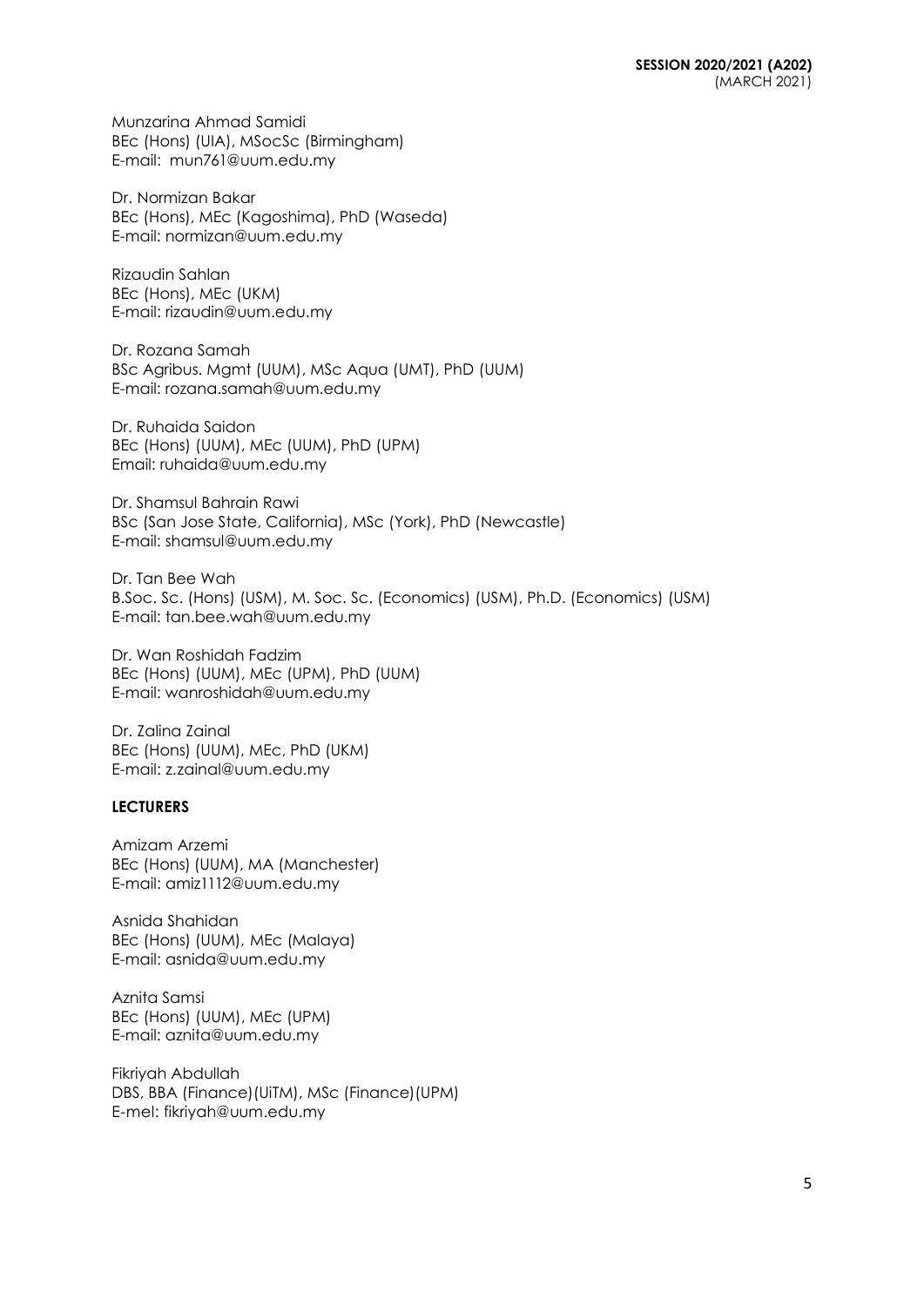Fuad Mohamed Berawi BEc (Hons), MEc (UKM) E-mail: [fuad@uum.edu.my](mailto:fuad@uum.edu.my)

Khairul Anuar Adnan DBS (UiTM), BBA (Banking)(Hons), MBA (UUM) E-mail: khairul71@uum.edu.my

Mahadi Naina Mohamed, P.K.T. BEc (Hons) (UUM), MA (East Anglia) E-mail: [mahadi@uum.edu.my](mailto:mahadi@uum.edu.my)

Mohd. Fahmi Mohd Yusof BSc (Warwick), MBA (UiTM) E-mail: [fahmi@uum.edu.my](mailto:fahmi@uum.edu.my)

Mohd. Faisol Md. Salleh BA (Hons), MA (Concordia) E-mail: [fais908@uum.edu.my](mailto:fais908@uum.edu.my)

Noor Sa'adah Sabudin B.Syariah (Malaya), MSc (UiTM) E-mail: [saadah@uum.edu.my](mailto:saadah@uum.edu.my)

Nor Fadzlin Mohammad Bahar BEc (Hons), MEc (UKM) E-mail: [norfadzlin@uum.edu.my](mailto:norfadzlin@uum.edu.my)

Norzilah Hj. Aziz BEc (Hons) (UKM), MSc (Central Michigan) E-mail: [zilah834@uum.edu.my](mailto:zilah834@uum.edu.my)

Norzita Jamil BEc (Hons) (UUM), MEc (UPM) E-mail: [norzita@uum.edu.my](mailto:norzita@uum.edu.my)

Rusmani Musa BEc (Hons), MEc (UKM) E-mail: [rusmani@uum.edu.my](mailto:rusmani@uum.edu.my)

Siti Norliza Jumali BEc (Hons) (UUM), MEc (UPM) E-mail: [jsliza@uum.edu.my](mailto:jsliza@uum.edu.my)

Wan Zahrah Wan Din BA (Hons) (Laurentian), MA (Concordia) E-mail: [zahrah@uum.edu.my](mailto:zahrah@uum.edu.my)

Zalila Othman BA (Michigan), MA (Essex) E-mail: [zalila@uum.edu.my](mailto:zalila@uum.edu.my)

Zalina Mohd. Mohaideen Dip.Ed (Malaya), BEc (Hons) (Malaya), MEc (UKM) E-mail: [zalina@uum.edu.my](mailto:zalina@uum.edu.my)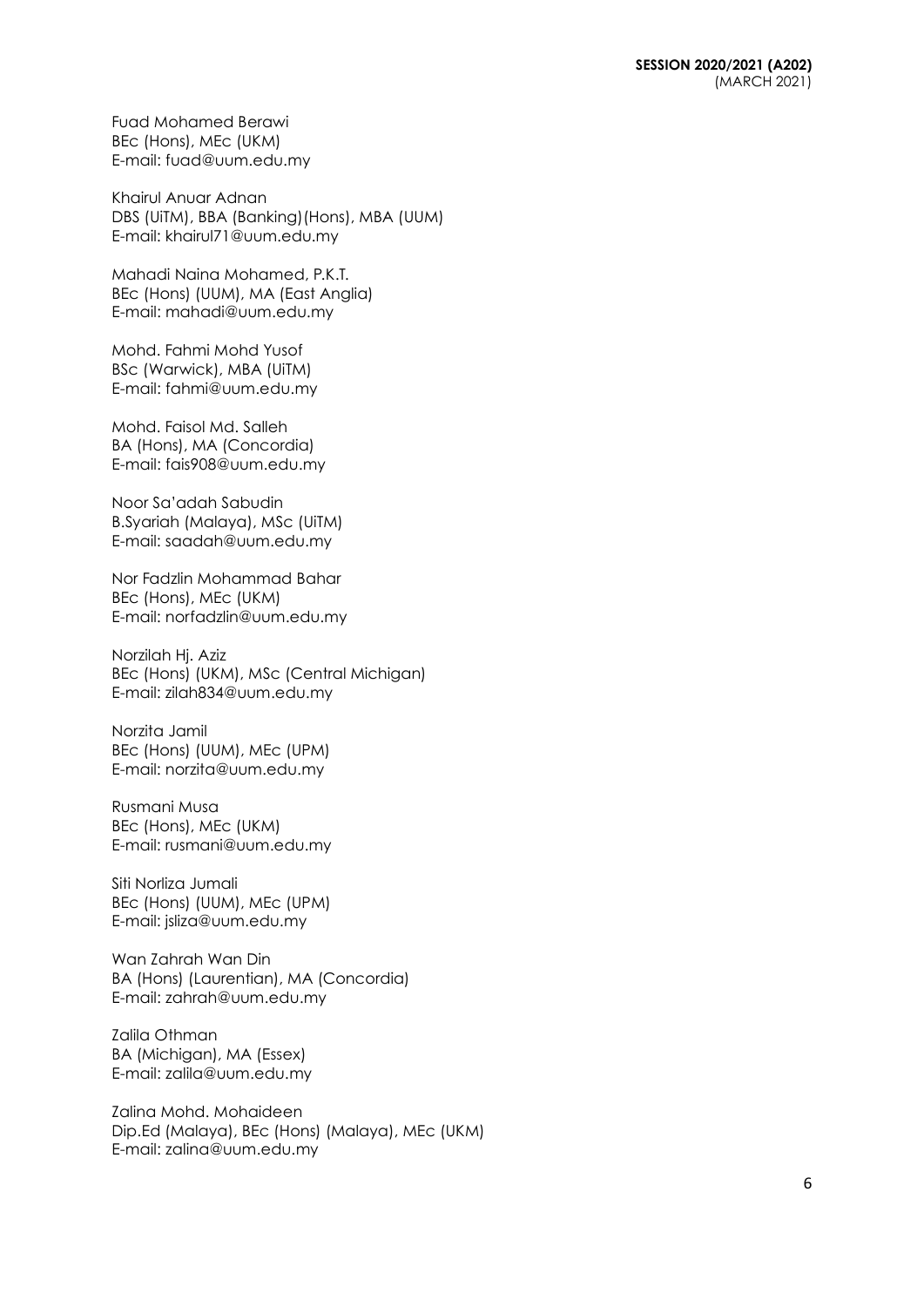## **BACHELOR OF SCIENCE AGRIBUSINESS MANAGEMENT WITH HONOURS [BSc. Agribus. Mgmt (Hons)]**

The Bachelor of Science Agribusiness Management with Honours consists of the following **FIVE (5)** components:

| <b>COMPONENT</b>                  | <b>CREDIT HOURS</b> |
|-----------------------------------|---------------------|
| A. UNIVERSITY CORE COURSES        | ۱6                  |
| <b>ENGLISH CORE COURSES</b><br>B. |                     |
| C. PROGRAMME CORE COURSES         | 95                  |
| D. LANGUAGE COMPONENT             |                     |
| E. FREE ELECTIVE                  |                     |
| <b>TOTAL CREDIT HOURS</b>         | 132                 |

To be awarded a Bachelor of Science Agribusiness Management with Honours, a student is required **to take and pass a minimum of 132 credit hours** which include courses in the programme structure as shown below:

# **A. UNIVERSITY CORE (16 CREDIT HOURS)**

i. Malaysian Students

| <b>CODE</b>     | <b>COURSE</b>                    | <b>CREDIT HOURS</b> |
|-----------------|----------------------------------|---------------------|
| MPU1043         | Falsafah dan Isu Semasa          |                     |
| MPU1013         | Penghayatan Etika dan Peradaban  |                     |
| <b>SADN1033</b> | Malaysian Nationhood Studies     |                     |
| <b>BPME1013</b> | Introduction to Entrepreneurship |                     |
| VXXXXXXX        | Co-Curriculum                    |                     |
|                 | TOTAL                            |                     |

ii. International Students

| <b>CODE</b>     | <b>COURSE</b>                    | <b>CREDIT HOURS</b> |
|-----------------|----------------------------------|---------------------|
| MPU1043         | Falsafah dan Isu Semasa          | 3                   |
| <b>OR</b>       | <b>OR</b>                        |                     |
| MPU1013         | Penghayatan Etika dan Peradaban  |                     |
| SBLF1093        | Malay as Foreign Language 1      |                     |
| <b>SADN1033</b> | Malaysian Nationhood Studies     | 3                   |
| <b>BPME1013</b> | Introduction to Entrepreneurship |                     |
| <b>VXXXXXXX</b> | Co-Curriculum                    |                     |
|                 | <b>TOTAL</b>                     |                     |

1. Choose any **ONE (1)** of the Co-Curriculum courses. Students are subjected to conditions determined by the respective courses.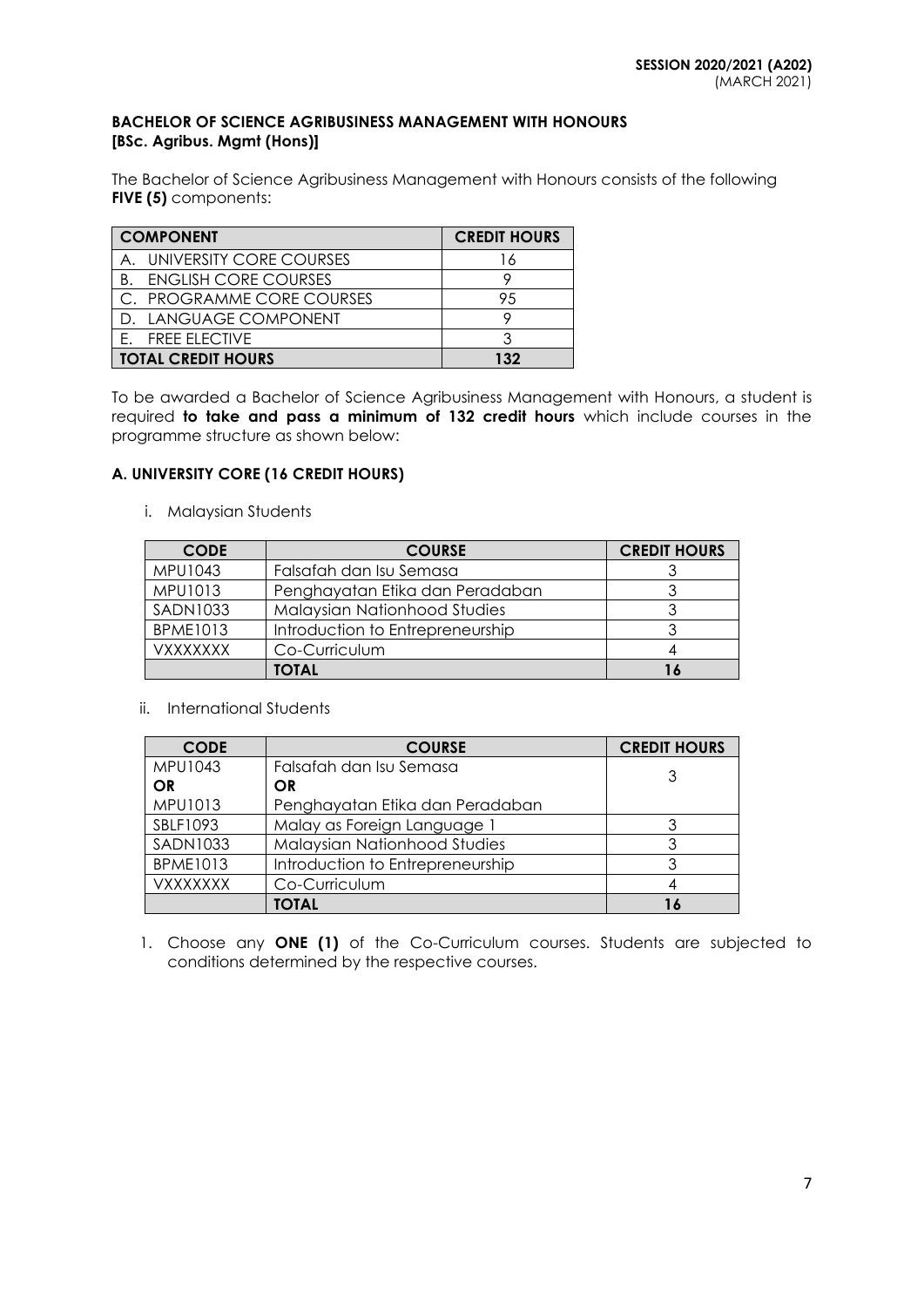## **B. ENGLISH CORE COURSES (9 CREDIT HOURS)**

A student is required to take English core courses according to the MUET result taken during the application process.

# **NUMBER OF CREDIT HOURS FOR UNDERGRADUATE ENGLISH LANGUAGE COURSES (EFFECTIVE A201 – OCTOBER 2020)**

| <b>MUET</b>   | <b>IELTS</b> | <b>TOEFL</b><br>$[$ iBT $]$ | <b>PTE</b><br><b>ACADEMIC</b> | <b>CEFR</b><br><b>LEVEL</b> | <b>COURSES</b>                                                                                                                                                          | <b>TOTAL CREDIT</b><br><b>HOURS</b>                                                                                    |
|---------------|--------------|-----------------------------|-------------------------------|-----------------------------|-------------------------------------------------------------------------------------------------------------------------------------------------------------------------|------------------------------------------------------------------------------------------------------------------------|
| <b>BAND1</b>  | < 4.0        | $0 - 31$                    | $0 - 29$                      | A2                          | Foundation English +<br>3 Core Courses [EPI,<br>EPII, EPIII]                                                                                                            | $12 \overline{ }$<br>hours<br>credit<br>*Foundation English<br>is credit bearing but<br>not<br>included<br>in<br>CGPA. |
| <b>BAND2</b>  | $4.0 - 5.0$  | $32 - 45$                   | $30 - 41$                     | <b>B1</b>                   | 3<br>Core<br>Courses<br>[EPI, EPII, EPIII]                                                                                                                              | 9 credit hours                                                                                                         |
| <b>BAND 3</b> | 5.5          | $46 - 59$                   | $42 - 49$                     | <b>B2</b>                   | $\overline{2}$<br>Core<br>Courses<br>$[EPII, EPIII] + 1 ESP$                                                                                                            | 9 credit hours                                                                                                         |
| <b>BAND4</b>  | $6.0 - 6.5$  | $60 - 93$                   | $50 - 64$                     | <b>B2</b>                   | Core<br>Course<br>$[EPIII] + 2 ESP$                                                                                                                                     | 9 credit hours                                                                                                         |
| <b>BAND 5</b> | $7.0 - 8.0$  | $94 - 114$                  | $65 - 82$                     | C <sub>1</sub>              | <b>EXEMPTED FROM ANY</b><br><b>ENGLISH</b><br><b>LANGUAGE</b><br><b>COURSES</b><br>*except for language<br>courses that are listed<br>as programme core<br>course       |                                                                                                                        |
| <b>BAND 6</b> | $8.5 - 9.0$  | $115 - 120$                 | $83 - 80$                     | C <sub>2</sub>              | <b>EXEMPTED FROM ANY</b><br><b>ENGLISH</b><br><b>LANGUAGE</b><br><b>COURSES</b><br>*except<br>for language courses<br>that are listed as<br>programme<br>core<br>course |                                                                                                                        |

**STUDENTS WITH MUET BAND 5, BAND 6 AND FROM ENGLISH SPEAKING COUNTRIES ARE EXEMPTED FORM ANY ENGLISH LANGUAGE CORSES, EXCEPT FOR ENGLISH LANGUAGE COURSES THAT ARE LISTED AS PROGRAMME CORE COURSES. HOWEVER, THEY ARE ALLOWED TO REGISTED FOR ANY COURSES AS A FREE ELECTIVE.**

**LIST OF COURSES**

| <b>PRE-REQUISITE/</b><br><b>CONDITIONAL COURSES</b> | UNIVERSITY CORE COURSES                                                                                                    | <b>ENGLISH FOR SPECIFIC PURPOSES</b><br><b>COURSES [ESP]</b>                                                                                                                                          |
|-----------------------------------------------------|----------------------------------------------------------------------------------------------------------------------------|-------------------------------------------------------------------------------------------------------------------------------------------------------------------------------------------------------|
|                                                     |                                                                                                                            |                                                                                                                                                                                                       |
| SBLE1073 Foundation English                         | SBLE1063 English Proficiency I [EPI]<br>SBLE2113 English Proficiency II [EPII]<br>SBLE3123 English Proficiency III [EPIII] | SBLE3113 English for Small Group<br>Communication<br>SBLE3143 Report Writing<br>SBLE3153 Hospitality English<br>SBLE3163 Public Speaking Skills<br>SBLE3173 English for Professional<br>Communication |
| References:                                         |                                                                                                                            |                                                                                                                                                                                                       |

MUET to IELTS – correlational study (2020) MEC PTE Academic to IELTS – Pearson Education website (2020) recognised by British Council TOEFL IBT scores to IELTS – [www.ets.org](http://www.ets.org/) linking study (2010) IELTS to CEFR – Cambridge English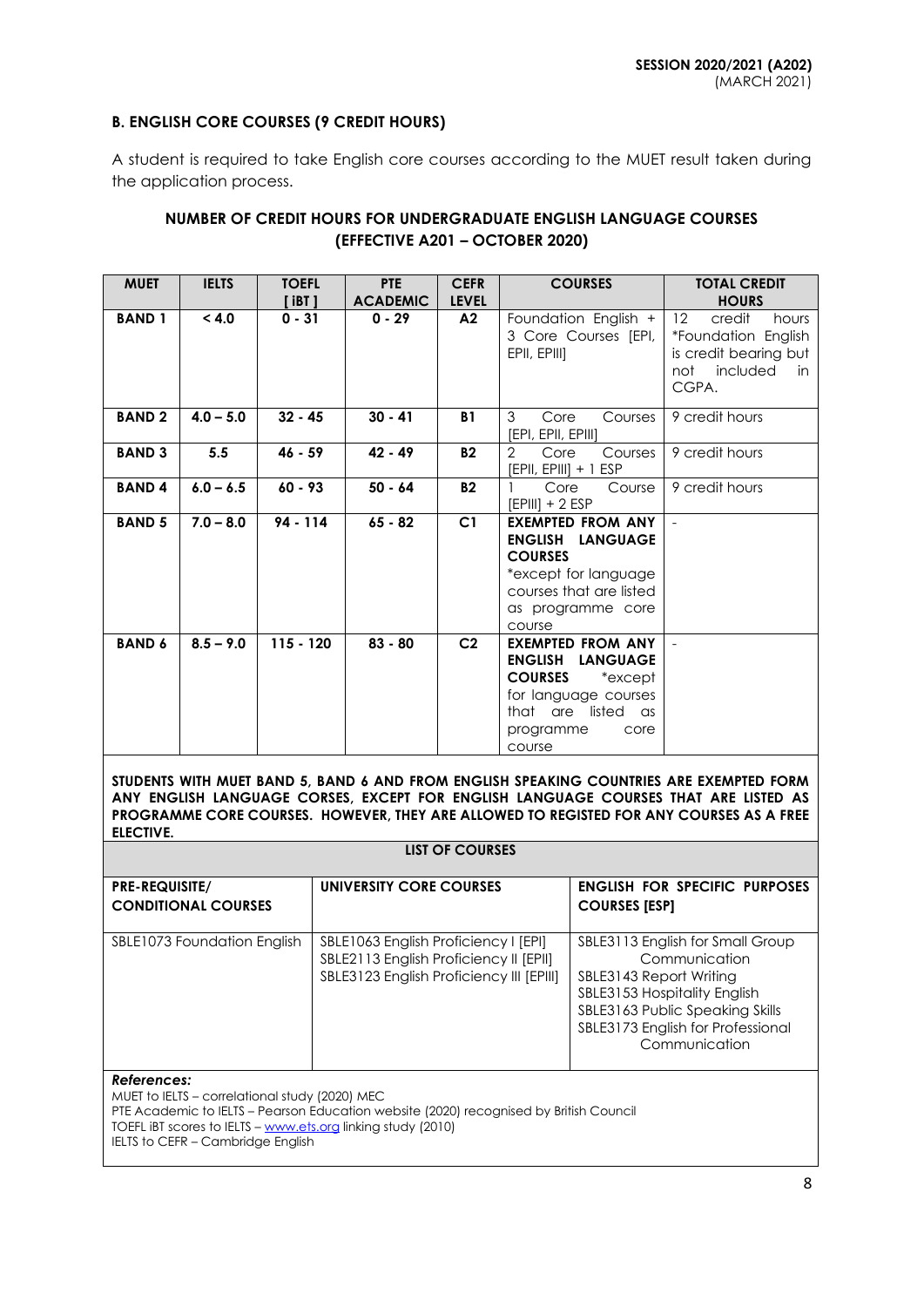# **C. PROGRAMME CORE COURSES (95 CREDIT HOURS)**

| <b>CODE</b>     | <b>COURSE</b>               | <b>CREDIT</b><br><b>HOURS</b> | <b>PREREQUISITE</b>                                       |
|-----------------|-----------------------------|-------------------------------|-----------------------------------------------------------|
| <b>BECA1013</b> | Biology                     | $\mathfrak{S}$                | <b>NONE</b>                                               |
| <b>BECA1023</b> | Chemistry                   | $\ensuremath{\mathsf{3}}$     | <b>NONE</b>                                               |
| <b>BECA2013</b> | Animal Husbandry            | 3                             | BECA1013 Biology                                          |
|                 |                             |                               | <b>AND</b>                                                |
|                 |                             |                               | <b>BECA1023 Chemistry</b>                                 |
| <b>BECA2023</b> | Food Science                | 3                             | BECA1013 Biology                                          |
|                 |                             |                               | <b>AND</b>                                                |
|                 |                             |                               | <b>BECA1023 Chemistry</b>                                 |
| <b>BECA2033</b> | Soil Science                | 3                             | BECA1013 Biology                                          |
|                 |                             |                               | <b>AND</b>                                                |
|                 |                             |                               | BECA1023 Chemistry                                        |
| <b>BECA2043</b> | Agronomy                    | 3                             | BECA1013 Biology                                          |
|                 |                             |                               | <b>AND</b>                                                |
|                 |                             |                               | BECA1023 Chemistry                                        |
| <b>BECA2053</b> | Aquaculture Management      | 3                             | BECA1013 Biology                                          |
|                 |                             |                               | <b>AND</b><br><b>BECA1023 Chemistry</b>                   |
| <b>BPMN1013</b> | Principles of Management    | 3                             | <b>NONE</b>                                               |
| <b>BKAN1013</b> | <b>Basic Accounting</b>     | $\overline{3}$                | <b>NONE</b>                                               |
| <b>BWFF1013</b> | <b>Basic Finance</b>        | $\overline{3}$                | <b>NONE</b>                                               |
| <b>BPMN3023</b> | Strategic Management        | $\overline{3}$                | Have taken and passed 100                                 |
|                 |                             |                               | credit hours                                              |
| <b>BJMP2033</b> | Operation and Production    | 3                             | SQQS1013 Elementary                                       |
|                 | Management                  |                               | <b>Statistics</b>                                         |
|                 |                             |                               | <b>AND</b>                                                |
|                 |                             |                               | SQQM1023 Managerial                                       |
|                 |                             |                               | Mathematics                                               |
| <b>BJMP3073</b> | Purchasing and Supply Chain | 3                             | <b>BJMP2033</b>                                           |
|                 | Management                  |                               | Operation and Production                                  |
|                 |                             |                               | Management                                                |
| BEEB1013        | Principles of Economics     | 3                             | <b>NONE</b>                                               |
| BEEB2013        | <b>Microeconomics</b>       | 3                             | BEEB1013                                                  |
|                 |                             |                               | Principles of Economics                                   |
| <b>BEEB2023</b> | Macroeconomics              | 3                             | BEEB1013                                                  |
|                 |                             |                               | Principles of Economics                                   |
| <b>GLUL3223</b> | Agribusiness Law            | 3                             | <b>NONE</b>                                               |
| <b>BEEA3113</b> | Agricultural Production     | 3                             | <b>BEEB2013 Microeconomics</b>                            |
|                 | Economics                   |                               | <b>AND</b>                                                |
|                 |                             |                               | <b>BEEB2023 Macroeconomics</b>                            |
| <b>BEEA3033</b> | Agribusiness Finance        | 3                             | <b>BEEB2013 Microeconomics</b>                            |
|                 |                             |                               | <b>AND</b>                                                |
| <b>BEEA3123</b> | Agribusiness Management     | 3                             | <b>BEEB2023 Macroeconomics</b><br>BEEB2013 Microeconomics |
|                 |                             |                               | <b>AND</b>                                                |
|                 |                             |                               | <b>BEEB2023 Macroeconomics</b>                            |
| <b>BEEA3133</b> | Agricutural Development     | 3                             | <b>BEEB2013 Microeconomics</b>                            |
|                 | Economics                   |                               | <b>AND</b>                                                |
|                 |                             |                               | <b>BEEB2023 Macroeconomics</b>                            |
| <b>BEEA3153</b> | Agricultural Marketing      | 3                             | <b>BEEB2013 Microeconomics</b>                            |
|                 |                             |                               | <b>AND</b>                                                |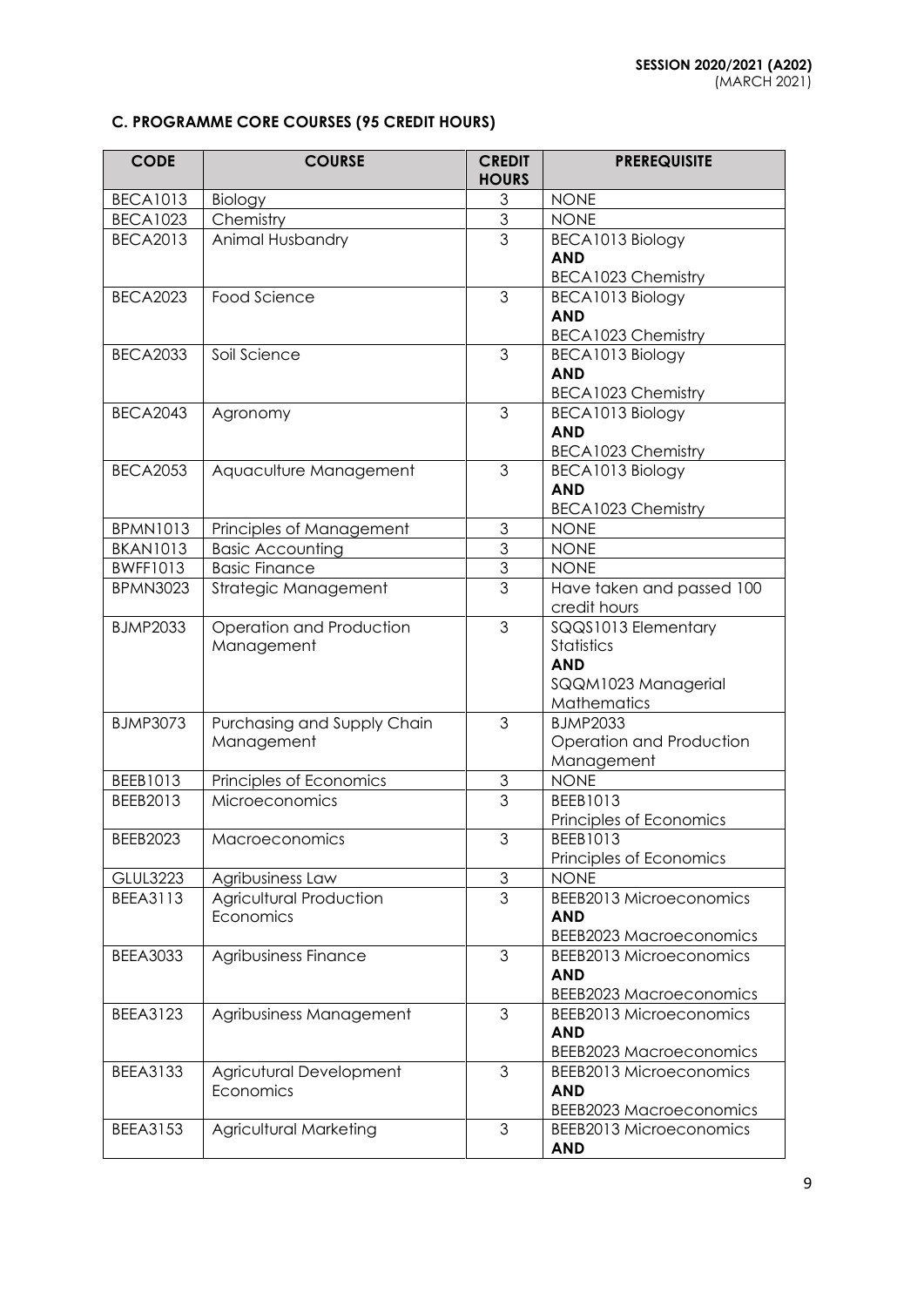|  | MARCH 2021) |  |
|--|-------------|--|

|                 |                                  |   | <b>BEEB2023 Macroeconomics</b>   |
|-----------------|----------------------------------|---|----------------------------------|
| BEEA3163        | International Agricultural Trade | 3 | BEEB2013 Microeconomics          |
|                 |                                  |   | <b>AND</b>                       |
|                 |                                  |   | <b>BEEB2023 Macroeconomics</b>   |
| <b>BPMN3123</b> | <b>Management Ethics</b>         | 3 | Have Taken and Passed 70         |
|                 |                                  |   | <b>Credit Hours</b>              |
| SQQM1023        | <b>Managerial Mathematics</b>    | 3 | <b>NONE</b>                      |
| SQQS1013        | <b>Elementary Statistics</b>     | 3 | <b>NONE</b>                      |
| <b>BEER3043</b> | Research Methods                 | 3 | BEEB2013 Microeconomics          |
|                 |                                  |   | <b>AND</b>                       |
|                 |                                  |   | <b>BEEB2023 Macroeconomics</b>   |
| SBLE3143        | <b>Report Writing</b>            | 3 | SBLE3123 English Proficiency III |
|                 |                                  |   |                                  |
| SBLE3173        | English for Professional         | 3 | SBLE3123 English Proficiency III |
|                 | Communication                    |   |                                  |
| BEEX4908        | Practicum                        | 8 | Have taken and passed all        |
|                 |                                  |   | courses under the                |
|                 |                                  |   | programme core                   |

# **D. LANGUAGE COMPONENT (9 CREDIT HOURS)**

Student must complete the first until the third stage of any language course taken.

| <b>CODE</b> | <b>COURSE</b>                            | <b>CREDIT</b><br><b>HOURS</b> | <b>PREREQUISITE</b>                                    |
|-------------|------------------------------------------|-------------------------------|--------------------------------------------------------|
| SBLF1053    | Mandarin Language I / Foreign Language   | 3                             | <b>NONE</b>                                            |
| SBLF2053    | Mandarin Language II / Foreign Language  | 3                             | SBLF1053 Mandarin<br>Language I / Foreign<br>Language  |
| SBLF3053    | Mandarin Language III / Foreign Language | 3                             | SBLF2053 Mandarin<br>Language II / Foreign<br>Language |

Chinese students can choose any foreign language course **EXCEPT** Mandarin.

Any students from Chinese medium school can choose any of the foreign language courses **EXCEPT** Mandarin.

Students from Religious school are not allowed to take Arabic.

Students from Malaysia, Indonesia, Brunei, Singapore and southern Thailand are not allowed to take Bahasa Melayu.

International students are allowed to choose any foreign language course EXCEPT their Native Language.

Students need to complete the first stage to the third stage of any language course chosen.

# **E. FREE ELECTIVE (3 CREDIT HOURS)**

Students can choose **ONE (1)** course offered by another programme at the same School or courses offered by other Schools taking into account the following:

- i. Must meet the prerequisite of the courses if such courses require prerequisites.
- iii. Equivalent courses cannot be considered as free elective courses.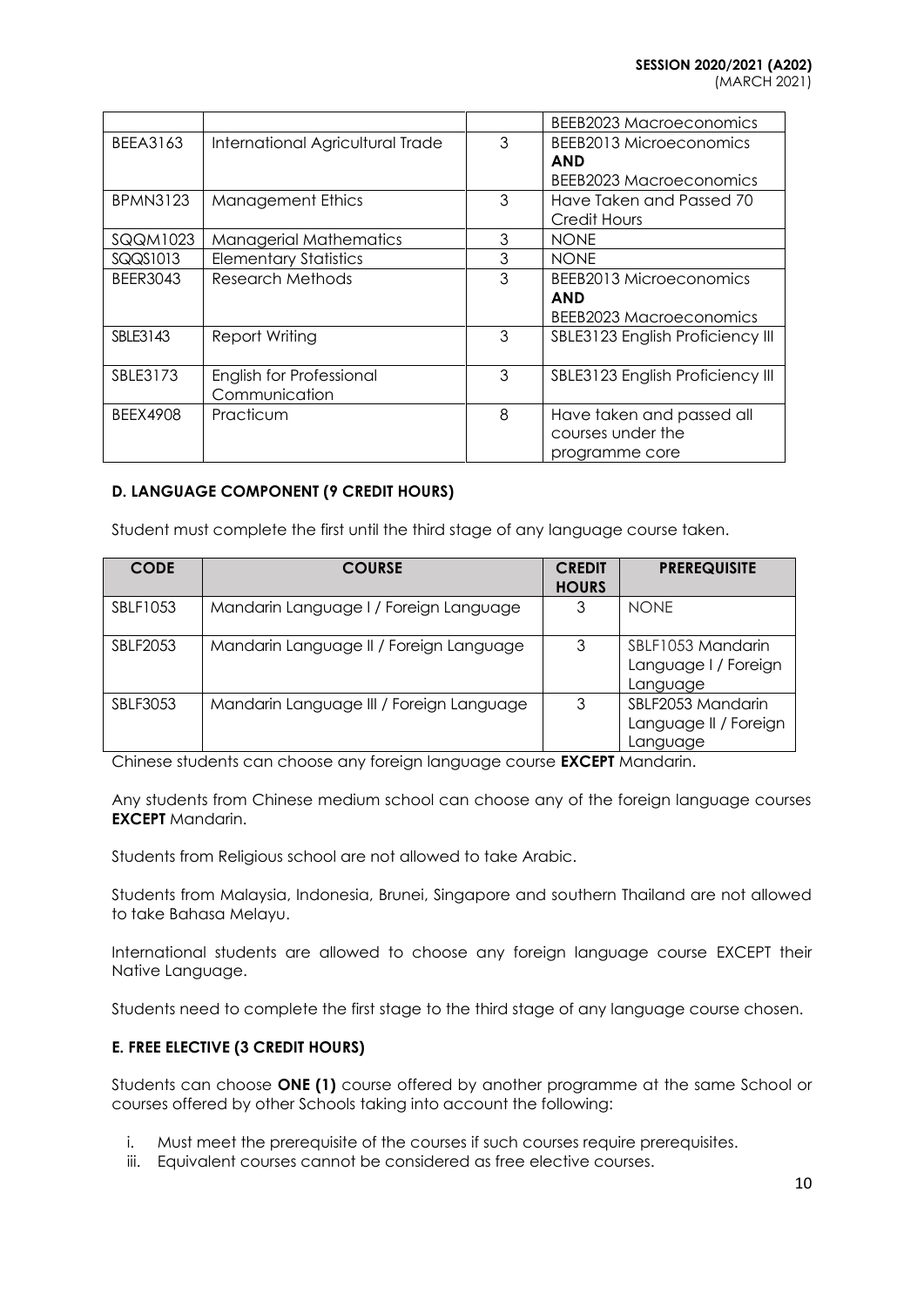## **PROGRAMME SUGGESTED COURSES BY SEMESTER FOR BACHELOR OF SCIENCE AGRIBUSINESS MANAGEMENT WITH HONOURS [BSc. Agribus. Mgmt. (Hons)]**

| Code                        | 1st Semester                                       | <b>Credit</b><br><b>Hours</b> | Code                               | 2nd Semester                              | <b>Credit</b><br><b>Hours</b> |
|-----------------------------|----------------------------------------------------|-------------------------------|------------------------------------|-------------------------------------------|-------------------------------|
| <b>BPMN1013</b>             | Principles of                                      | 3                             | MPU1043                            | Falsafah dan Isu Semasa                   | 3                             |
|                             | Management                                         |                               | SBLEXXXX                           | <b>English Core Course</b>                | 3<br>3                        |
| SBLEXXXX<br><b>SADN1033</b> | <b>English Core Course</b><br>Malaysian Nationhood | $\mathfrak 3$<br>3            | <b>SQQM1023</b>                    | Managerial<br>Mathematics                 |                               |
|                             | Studies                                            |                               | BEEB2013                           | Microeconomics                            | 3                             |
| BEEB1013                    | Principles of Economics                            | $\mathfrak 3$                 | <b>BECA1023</b>                    | Chemistry                                 | 3                             |
| <b>BECA1013</b>             | Biology                                            | 3                             |                                    | Language Component I                      | 3                             |
| SQQS1013                    | <b>Elementary Statistics</b>                       | 3                             | VXXXXXXX                           | Co-Curriculum II                          |                               |
| VXXXXXXX                    | Co-Curriculum I                                    |                               |                                    |                                           |                               |
| <b>Total</b>                |                                                    | 19                            | <b>Total</b>                       |                                           | 19                            |
| Code                        | 3rd Semester                                       | <b>Credit</b><br><b>Hours</b> | Code                               | <b>4th Semester</b>                       | <b>Credit</b><br><b>Hours</b> |
| SBLEXXXX                    | <b>English Core Course</b>                         | 3                             | <b>BWFF1013</b>                    | <b>Basic Finance</b>                      | 3                             |
| <b>BEEB2023</b>             | Macroeconomics                                     | $\mathfrak 3$                 |                                    | Language Component III                    | 3                             |
| <b>BECA2023</b>             | Language Component II<br>Food Science              | 3<br>3                        | <b>BECA2013</b><br><b>BECA2033</b> | Animal Husbandary<br>Soil Science         | 3<br>3                        |
| <b>BECA2053</b>             | Aquaculture                                        | 3                             | <b>BEEA3153</b>                    | Agricultural Marketing                    | 3                             |
|                             | Management                                         |                               | <b>BEEA3133</b>                    | Agricultural                              | 3                             |
| MPU1013                     | Penghayatan Etika dan                              | 3                             |                                    | Development Economics                     |                               |
|                             | Peradaban                                          |                               | <b>VXXXXXXX</b>                    | Co-Curriculum IV                          |                               |
| <b>VXXXXXXX</b>             | Co-Curriculum III                                  | 1                             |                                    |                                           |                               |
|                             |                                                    |                               |                                    |                                           |                               |
| <b>Total</b>                |                                                    | 19                            | <b>Total</b>                       |                                           | 19                            |
| Code                        | <b>5th Semester</b>                                | <b>Credit</b><br><b>Hours</b> | Code                               | 6th Semester                              | <b>Credit</b><br><b>Hours</b> |
| <b>BKAN1013</b>             | <b>Basic Accounting</b>                            | 3                             | SBLE3173                           | English for Professional                  | 3                             |
| SBLE3143                    | Report Writing                                     | $\mathfrak 3$                 |                                    | Communication                             |                               |
| <b>BJMP2033</b>             | Operation and                                      | 3                             | <b>GLUL3223</b>                    | Agribusiness Law                          | $\mathsf 3$                   |
|                             | Production Management                              |                               | <b>BEEA3033</b>                    | Agribusiness Finance                      |                               |
| <b>BEEA3123</b>             | Agribusiness                                       | 3                             | <b>BECA2043</b>                    | Agronomy                                  | $\frac{3}{3}$<br>3            |
| <b>BEEA3113</b>             | Management<br>Agricultural Production              | 3                             | <b>BJMP3073</b>                    | Purchasing and Supply<br>Chain Management |                               |
|                             | Economics                                          |                               |                                    |                                           |                               |
| <b>BPMN3123</b>             | <b>Management Ethics</b>                           | 3                             |                                    |                                           |                               |
| <b>Total</b>                |                                                    | 18                            | <b>Total</b>                       |                                           | 15                            |
| Code                        | <b>7th Semester</b>                                | <b>Credit</b><br><b>Hours</b> | Code                               | <b>8th Semester</b>                       | <b>Credit</b><br><b>Hours</b> |
| <b>BPME1013</b>             | Introduction to                                    | 3                             | <b>BEEX4908</b>                    | Practicum                                 | 8                             |
|                             | Entrepreneurship                                   |                               |                                    |                                           |                               |
| <b>BEER3043</b>             | <b>Research Methods</b>                            | $\ensuremath{\mathsf{3}}$     |                                    |                                           |                               |
| BEEA3163                    | <b>International Agricultural</b><br>Trade         | 3                             |                                    |                                           |                               |
| <b>BPMN3023</b>             | Strategic Management                               | $\ensuremath{\mathsf{3}}$     |                                    |                                           |                               |
|                             | Free Elective                                      | 3                             |                                    |                                           |                               |

**Total Overall Credit Hours: 132 credit hours**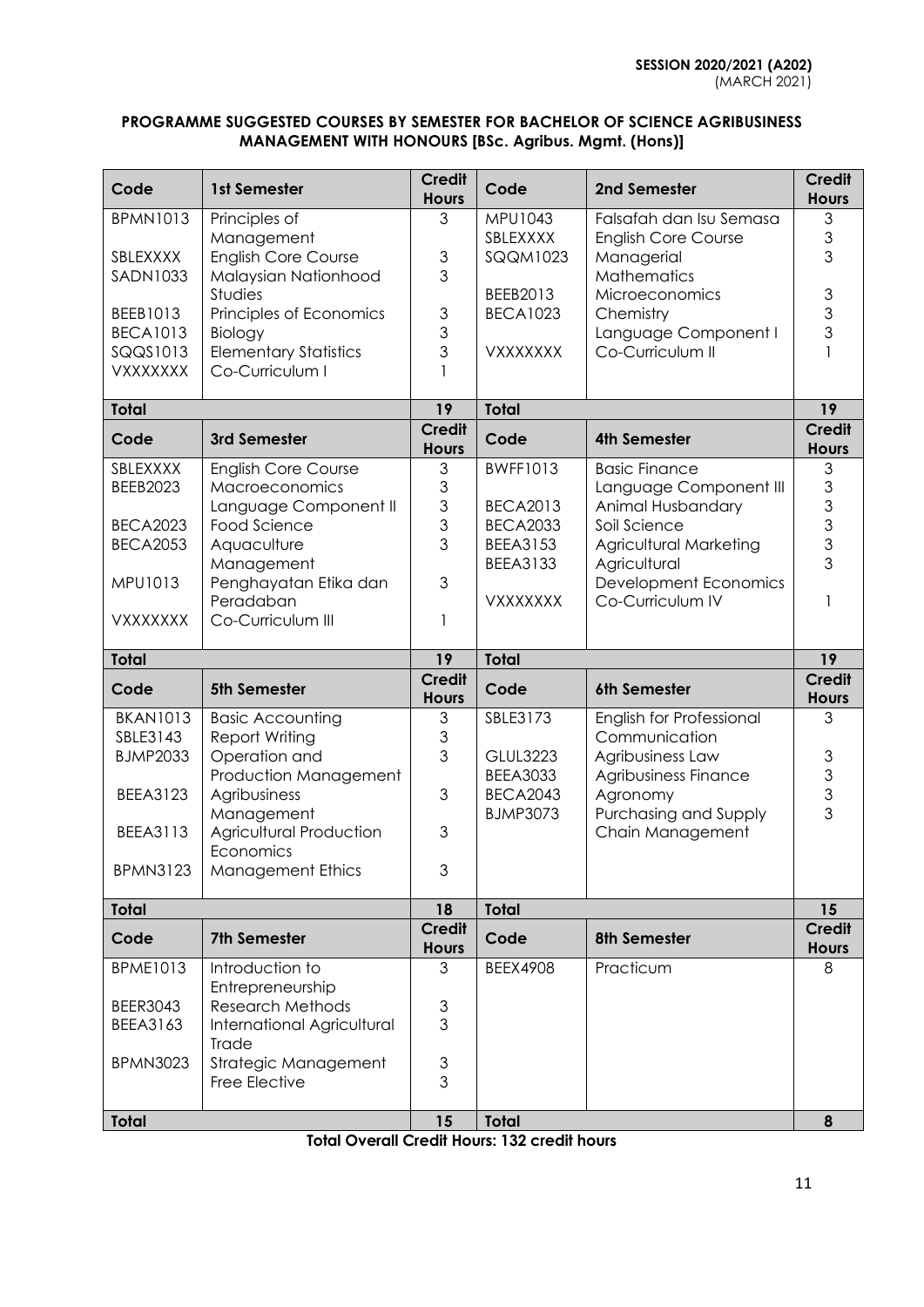## **COURSES OFFERED BY SEMESTER**

| <b>CODE</b>     | <b>COURSES</b>                    | SEM I                   | <b>SEM II</b>           |
|-----------------|-----------------------------------|-------------------------|-------------------------|
| <b>BECA1013</b> | Biology                           | X                       | X                       |
| <b>BECA1023</b> | Chemistry                         | Χ                       | Χ                       |
| <b>BECA2013</b> | Animal Husbandry                  |                         | X                       |
| <b>BECA2023</b> | <b>Food Science</b>               | X                       |                         |
| <b>BECA2033</b> | Soil Science                      | X                       | Χ                       |
| <b>BECA2043</b> | Agronomy                          |                         | X                       |
| <b>BECA2053</b> | Aquaculture Management            | Χ                       |                         |
| <b>BEEA3033</b> | Agribusiness Finance              | $\overline{\mathsf{X}}$ | $\sf X$                 |
| <b>BEEA3113</b> | <b>Agricultural Production</b>    | X                       | X                       |
|                 | Economics                         |                         |                         |
| <b>BEEA3123</b> | Agribusiness Management           | $\mathsf X$             | $\mathsf X$             |
| <b>BEEA3133</b> | Agricultural Development          | $\overline{\mathsf{X}}$ | X                       |
|                 | Economics                         |                         |                         |
| <b>BEEA3153</b> | Agricultural Marketing            | X                       | $\mathsf X$             |
| <b>BEEA3163</b> | <b>International Agricultural</b> | X                       | X                       |
|                 | Trade                             |                         |                         |
| BEEB1013        | Principles of Economics           | Χ                       | Χ                       |
| BEEB2013        | Microeconomics                    | X                       | X                       |
| <b>BEEB2023</b> | Macroeconomics                    | Χ                       | Χ                       |
| <b>BEER3043</b> | <b>Research Methods</b>           | $\sf X$                 | $\overline{\mathsf{x}}$ |
| <b>BPMN1013</b> | Principles of Management          | X                       | X                       |
| <b>BKAL1013</b> | <b>Business Accounting</b>        | X                       | Χ                       |
| <b>BWFF1013</b> | <b>Basic Finance</b>              | $\overline{\mathsf{X}}$ | X                       |
| <b>BPMN3023</b> | Strategic Management              | $\sf X$                 | Χ                       |
| <b>BJMP2033</b> | Operation and Production          | X                       |                         |
|                 | Management                        |                         |                         |
| <b>BJMP3073</b> | Purchasing and Supply             |                         | X                       |
|                 | Chain Management                  |                         |                         |
| <b>GLUL3223</b> | Agribusiness Law                  |                         | $\overline{\mathsf{X}}$ |
| <b>BEEX4908</b> | Practicum                         | X                       | X                       |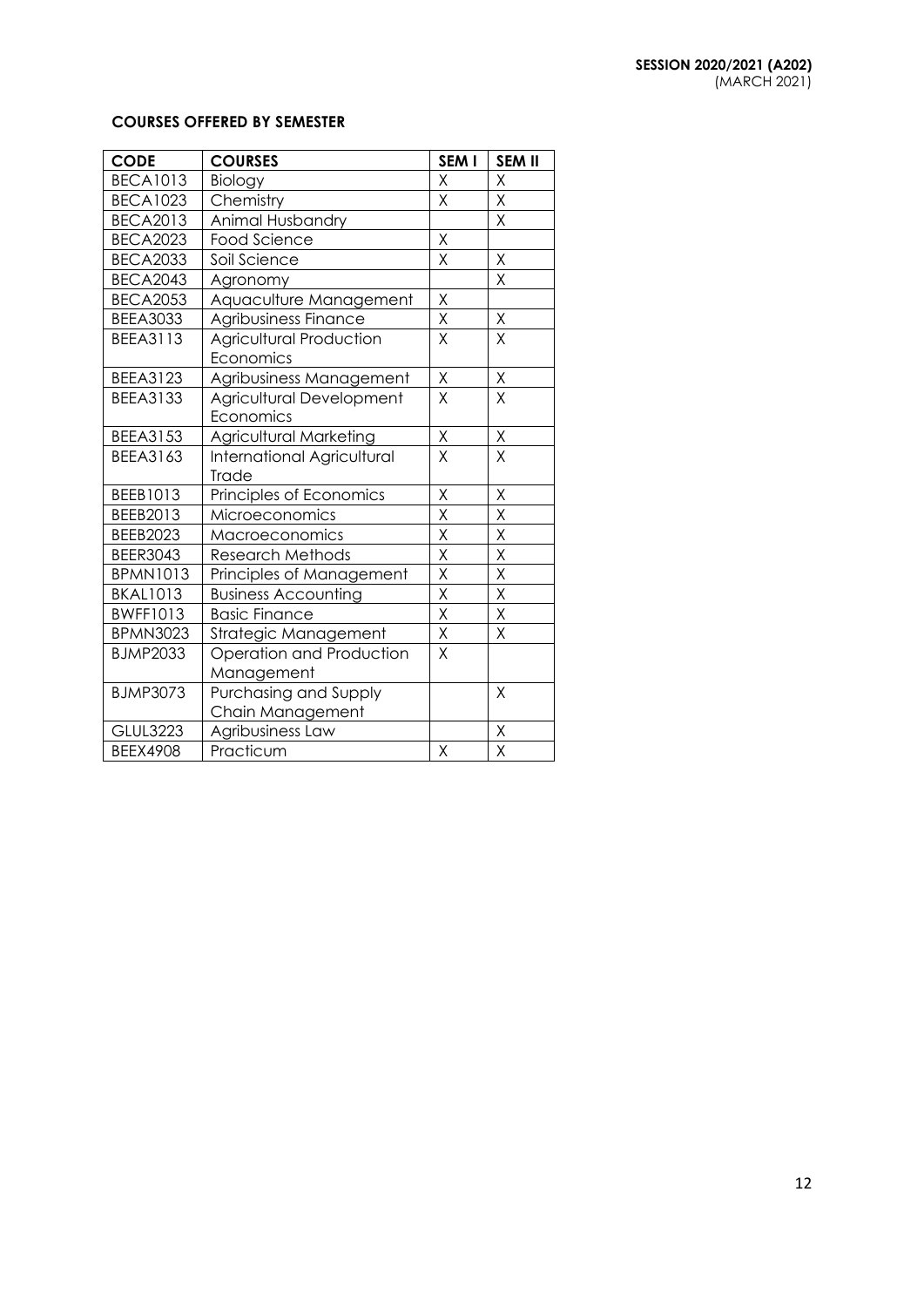#### **COURSE SYNOPSIS**

#### **BECA1013 BIOLOGY PRE-REQUISITE NONE**

This course covers the introduction to genetics, principles of segregation and independent organization, genetics population, the concept of genetic evolution and the process of species classification. The course also covers aspects of animal physiology and ecology. Principles of conservation and renewable natural resources, the role of parks, pollution, eutrophication and erosion are also discussed.

……………………………………………………………………………

#### **BECA1023 CHEMISTRY PRE-REQUISITE NONE**

This course covers the introduction of measurement, stoichiometry, reactions, theory of kinetic gases, thermochemical, atomic structure, electronic structure and the periodic table, chemical bonding, tedoks reaction, electrochemistry, acids and bases, chemical nuclear, organic chemicals, chemicals, inorganic, and biochemical.

……………………………………………………………………………

#### **BECA2013 ANIMAL HUSBANDRY**

## **PRE-REQUISITE BECA1013 BIOLOGY, BECA1023 CHEMISTRY**

This course provides an introduction to livestock production and management aspects, and its role in the agricultural sector. This course will also include an introduction to livestock species, diseases and advantages of the livestock. Management of livestock (cattle, sheep, buffalo, and deer) and non-ruminants (poultry, pigs) will be covered in general.

……………………………………………………………………………

## **BECA2023 FOOD SCIENCE**

## **PRE-REQUISITE BECA1013 BIOLOGY, BECA1023 CHEMISTRY**

This course discusses the fundamentals of food science. It covers the basics according functions in some selected commodities. This course will also discuss the methods of food processing, food operations, the effects of food processing, food safety, food storage, food product wrapping, food laws and rules, and food labels.

 $\mathcal{L}^{(n)}$ 

# **BECA2033 SOIL SCIENCE**

## **PRE-REQUISITE BECA1013 BIOLOGY, BECA1023 CHEMISTRY**

This course discusses the biological, physical and chemical aspects of soil such as access to land, resources and land development, soil fertility, fertilizers, soil organisms, soil sampling techniques and related tests.

……………………………………………………………………………

## **BECA2043 AGRONOMY**

## **PRE-REQUISITE BECA1013 BIOLOGY, BECA1023 CHEMISTRY**

Agronomy is the science and technology of using plants for food, fuel, feed, and fiber. Agronomy encompasses work in the areas of plant genetics, plant physiology, meteorology, and soil science. Agronomy is the application of a combination of sciences like biology, chemistry, ecology, earth science, and genetics. Agronomists today are involved with many issues including producing food, creating healthier food, managing environmental impact of agriculture, and creating energy from plants Agronomists often specialize in areas such as crop rotation, irrigation and drainage, plant breeding, soil and plant classification, soil fertility, weed control and pest control.

……………………………………………………………………………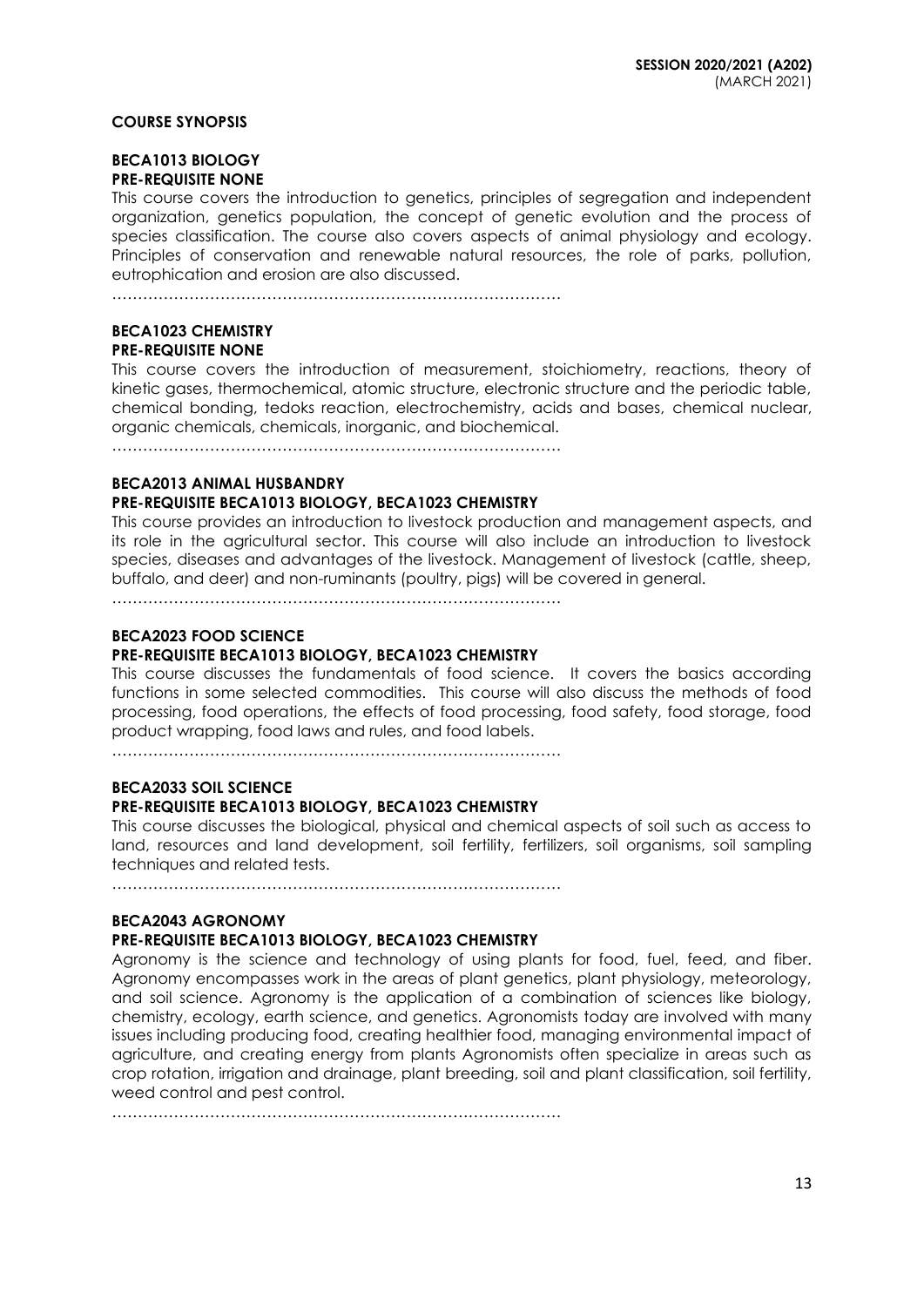#### **BECA2053 AQUACULTURE MANAGEMENT**

#### **PRE-REQUISITE BECA1013 BIOLOGY, BECA1023 CHEMISTRY**

This course introduces the history and development of aquaculture sector nationally and globally. It consists of the economics and management of aquaculture production. The aquaculture management include seed management, feed management, water management, health management, postharvest management and more.This course also covers the environmental and social issue in aquaculture production.

……………………………………………………………………………

## **BEEA3033 AGRIBUSINESS FINANCE**

#### **PRE-REQUISITE BEEB2013 MICROECONOMICS, BEEB2023 MACROECONOMICS**

This course discusses about financial issues such as how to get capital to run agribusiness activity, policies related agribusiness credit, evaluation of the lending criterias by financial institutions, credit analysis and preparation of paperwork for loan applications.

.........................................................................................................

### **BEEA3113 AGRICULTURAL PRODUCTION ECONOMICS**

#### **PRE-REQUISITE BEEB2013 MICROECONOMICS, BEEB2023 MACROECONOMICS**

This course provides an introduction to the economic aspects of agricultural production. The focus will be given on the relationship between inputs and outputs for the use of various variable inputs. This course also discusses important methods in selecting agricultural investment that are useful for a manager in making farm decisions. Empirical examples are used to combine theories with practices.

……………………………………………………………………………

#### **BEEA3123 AGRIBUSINESS MANAGEMENT**

#### **PRE-REQUISITE BEEB2013 MICROECONOMICS, BEEB2023 MACROECONOMICS**

This course covers the overall basic aspects of the management of agribusiness. It provides an exposure to the core and applications of agribusiness activities, beginning from the level of understanding farm management to produce agricultural output to the marketing aspects and agricultural economics in order to ensure students gain sufficient knowledge and basic expertise to be efficient and effective future agribusiness managers.

……………………………………………………………………………

## **BEEA3153 AGRICULTURAL MARKETING**

## **PRE-REQUISITE BEEB2013 MICROECONOMICS, BEEB2023 MACROECONOMICS**

This course discusses the marketing institutions and international trade as well as their roles in distributing the agricultural output to ultimate consumers. This course also discusses economic and non-economic factors that influence the market and agricultural trade.

…………………………………………………………………………….

#### **BEEA3163 INTERNATIONAL AGRICULTURAL TRADE PRE-REQUISITE BEEB2013 MICROECONOMICS, BEEB2023 MACROECONOMICS**

This course discusses the basic concepts of international trade and its application in food and other agricultural products. The course begins with a discussion of the concept of international trade, the impact of government intervention in the international market of agricultural products, and current issues related to agricultural goods trading.

.........................................................................................................